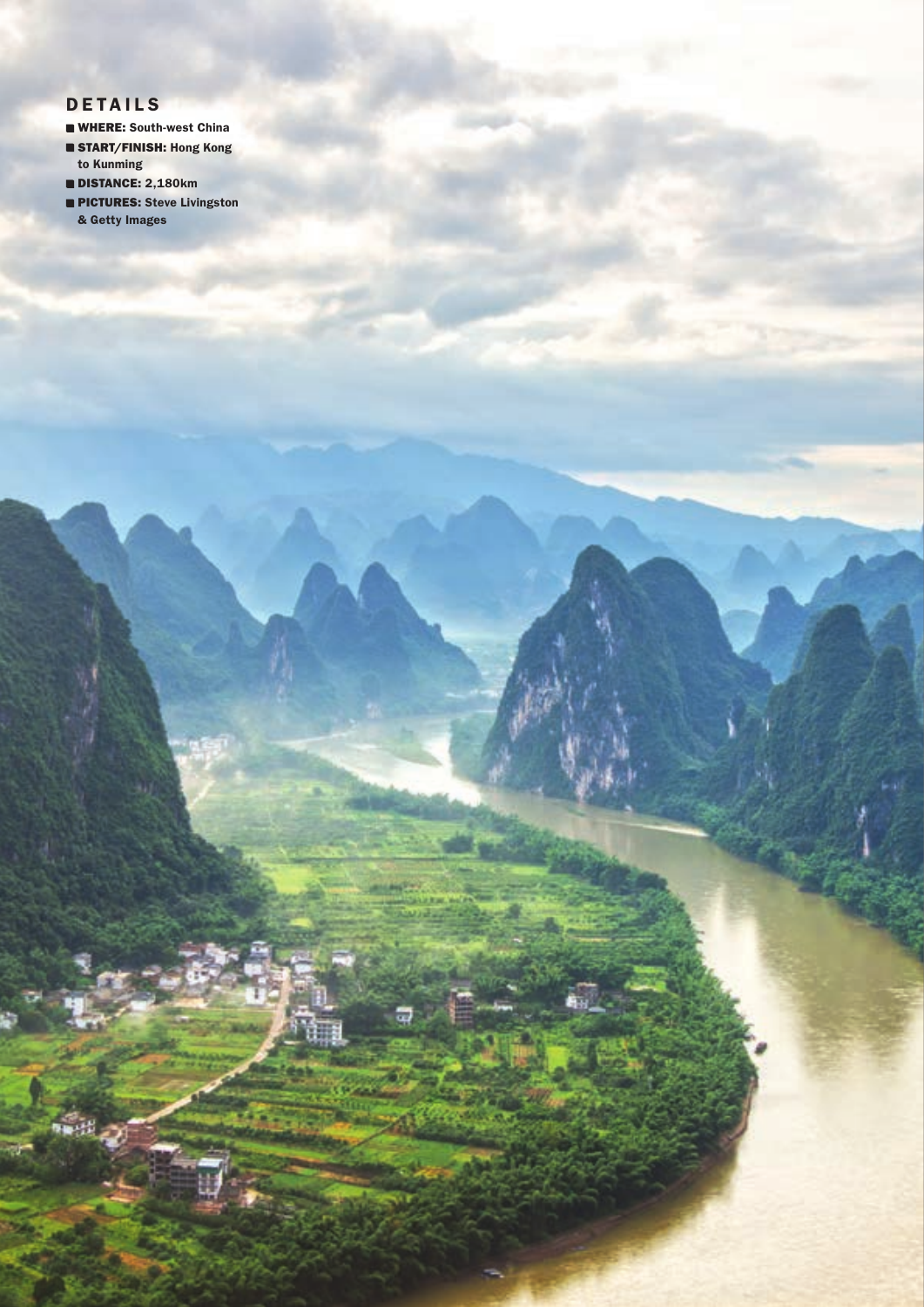# CHINA'S SILT ROAD **Great rides**

Muddy roadworks made Steve and Pam Livingston's 2,000km journey across south-west China a challenge but didn't diminish the scenery or their reception

**THE MET SHOW THE STARK SHOWSING CONTROVER THE STARK WE - Ken, Ros, Pam, and I - well met by serious men in military uniforms.** 

We were nervous, having heard of Chinese officialdom. Our passports were scrutinised, our panniers and bikes put through security scanners. We wondered how we would find our hotel, booked in advance in accordance with the visa arrangement, in this strange city in the dark. Then we were shown another side of China, one we were to meet

 An official beckoned a taxi driver waiting near the entrance, and told him to lead us there. We following the taxi, tagging along like ducklings, as he guided us along the nighttime streets, beneath unreadable Chinese signs. At the hotel, the helpfulness continued. Bicycles shouldn't be outside, the receptionist gestured; bring them in and lock

We had planned a trip of two months, cycling unsupported from Hong Kong to Kunming. We would take the National Highway G321 almost all the way. For the first few days it

again and again.

them up in the lobby.

TOWERS OF LIMESTONE

he ferry from Hong Kong docked at Gaoming on the mainland at 9pm. We – Ken, Ros, Pam, and I – were



Pam near Xingpu, happy to be on a wellsurfaced road

### **Do it yourself**

## **VISITING** CHINA

You need a visa for mainland China. We were able to obtain ones valid for three months. On application, you will be required to produce an itinerary, so we booked five hotels on our route, which was acceptable. We cancelled or rearranged these as we travelled. Chinese hotels are generally good quality and very cheap – usually about £10-20 for a double room. They always have internet. If you are cycling independently, it is essential to be able to recognise the Chinese characters for 'hotel' – they often don't look like hotels from the outside! If you get stuck, there will be always someone who will put themselves out to help you.



# THE PINNACLES SURROUNDED US IN EVERY DIRECTION – A MASSIVE COLLECTION OF SUMMITS LIKE GIANT SHARK TEETH

followed the Xi River, the second largest in China. Ships on it showed its importance as a transport artery and reminded me of the Rhine. While the road was dual carriageway on this section, it was relatively quiet and we made good speed.

 We took a break at the city of Wuzhou, which has the largest collection of snakes in the world. It's not a zoo but a farm: the snakes are bred for eating. Walking round the market there, we saw not only live snakes in nets for sale, but also toads, terrapins, turtles and other unusual food animals.

 From Wuzhou, we cycled north over the southern reaches of the Nan Ling mountains, climbing gradually through bamboo forest. We crossed the watershed, cruised downhill, and suddenly saw huge pillars of limestone clad in green, except for grey cliffs that were too steep for trees to cling to. Surely this was the inspiration for scenes from the hit movie Avatar? The pinnacles became straighter and taller as we rode through them, until they surrounded us in every direction – a massive collection of extraordinary summits like giant shark teeth.

 We stopped off in Yangshuo and spent a few days there, cycling round on day outings

CYCLINGUK.ORG CYCLE 51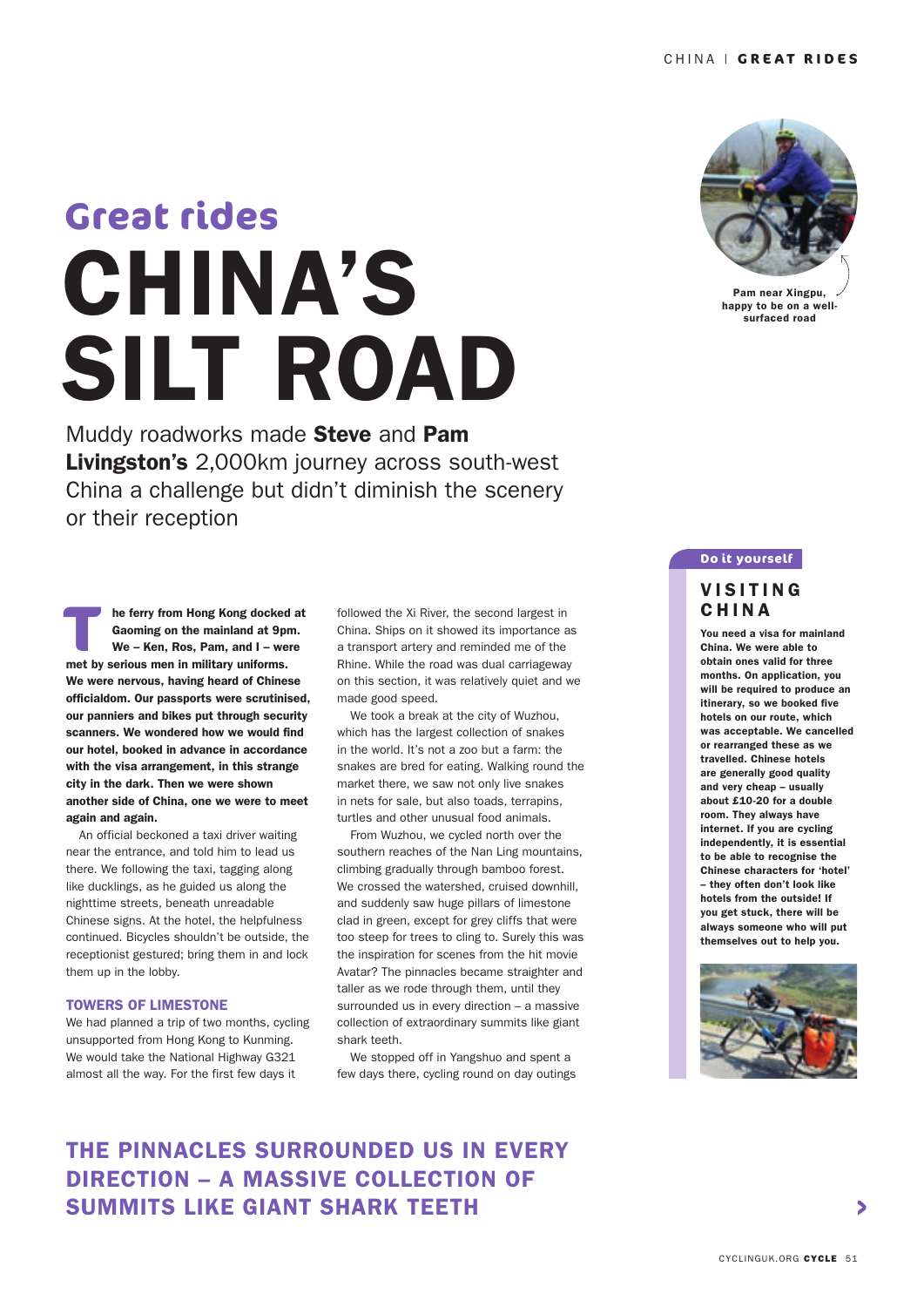#### CHINA | **GREAT RIDES**





Above right: Street scene in Pu'an Below left: One of the more passable stretches of muddy road…

Below right: **Spectacular** karst landscape between Yangshuo and Guilin



to ogle at the quintessentially Chinese landscape of limestone towers. We saw other Westerners for the first and only time until Kunming. The we continued to Guilin, climbing high on a road overlooking the amazing karst scenery.

From Guilin, we headed north then west, joining another big river, the Duliu Jiang. This flows between the steep mountains of Guizhou Province and offers the easiest way west. A new motorway follows the same valley, generally on stilts, but that was not an option for us. Yet the G321 follows the Duliu almost to its source.

We were away from tourist area now. and the culture changed too. This area is inhabited by the Dong people, and the

difference between them and regular Han Chinese folk was most apparent in the women. The Dong women stood out in their brightly coloured, everyday ethnic clothing.

#### STUCK IN THE MUD

Ken and Ros left us here, continuing by public transport to visit other parts of China. We said our farewells, not only to them but also, it turned out, the tarmac. The authorities had decided that the G321 needed improving. We spent several days coping with large roadworks, then met our match on the morning we left Rongjiang.

There had been heavy rain during the night and we were riding on a base of mud. To make it worse, limestone dust from the

# THERE HAD BEEN HEAVY RAIN OVERNIGHT AND WE WERE RIDING ON A BASE OF MUD

works around us was mixed in and the sloppy mess had the consistency of wet cement. Pedalling on the flat was like climbing a steep hill. Eventually, the sludge became so deep that we had to get off and push. Our wheels were jammed with filth, and chains and gears were covered with lumps of cement-like gunge.

I knew that no one would speak English but we had to find out if it was possible to get through. With a flash of inspiration, I remembered the little notebook in my handlebar bag. The Chinese don't use our letters but they do use the same numbers, and we had seen 'km' being used on road signs. I pushed my bike up to a workman and pointed at the sludge and wrote down: 10km? 20km? He wrote 80km. It was hopeless, but the G321 was the only way through.

Nothing for it but to flag down a lorry. The first wagon to pass was an empty low-